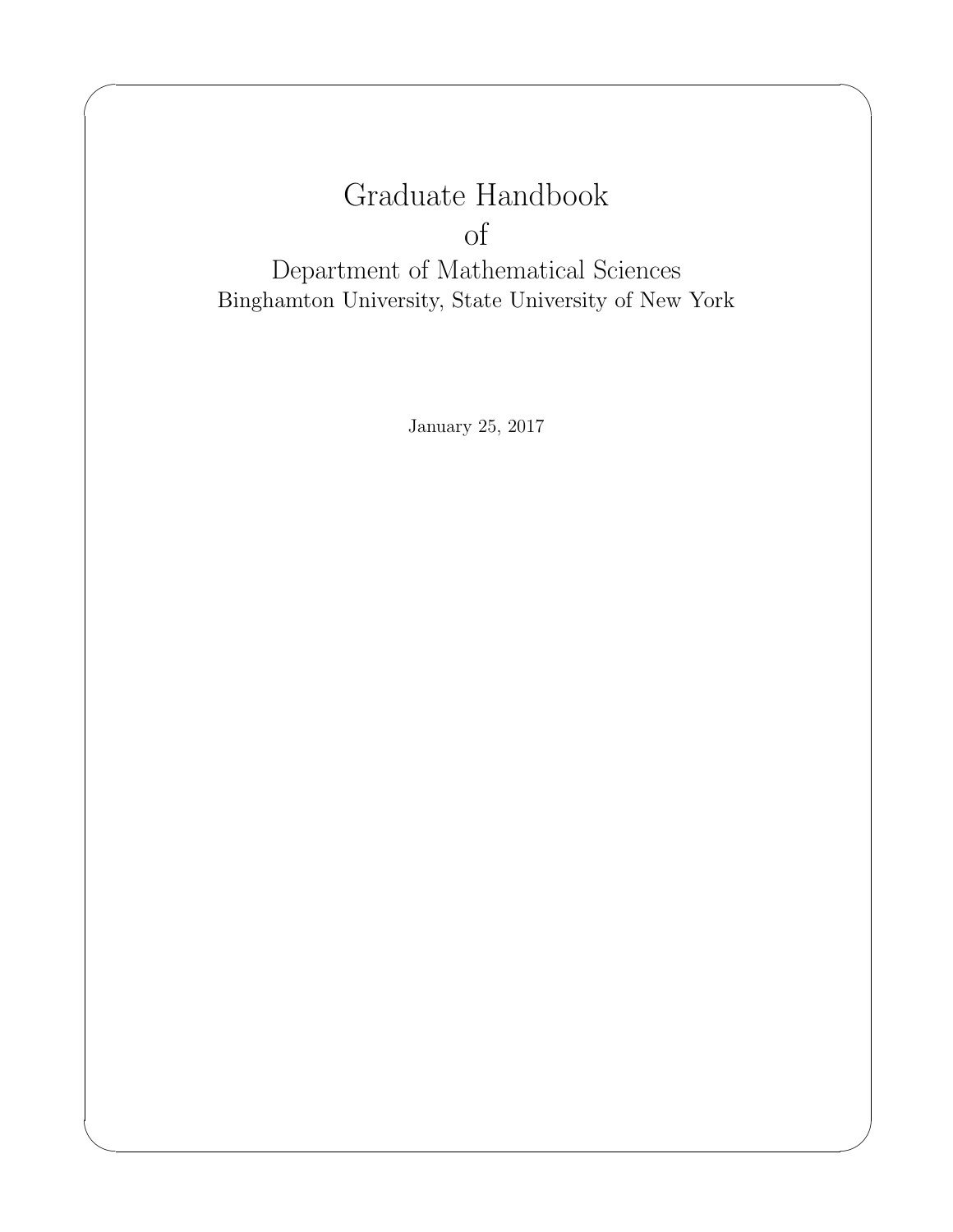# **Contents**

| 1              |      | About this handbook                                         | $\mathbf{1}$   |
|----------------|------|-------------------------------------------------------------|----------------|
| $\overline{2}$ |      | <b>Core Topics</b>                                          | $\overline{2}$ |
|                | 2.1  | <b>Advisors</b>                                             | $\overline{2}$ |
|                | 2.2  |                                                             | 3              |
|                | 2.3  |                                                             | $\overline{5}$ |
|                | 2.4  | Graduate courses taken while an undergraduate               | $\overline{5}$ |
|                | 2.5  | Undergraduate courses taken while a graduate                | $\overline{5}$ |
|                | 2.6  | Courses taken outside the department                        | $\overline{5}$ |
|                | 2.7  |                                                             | 5              |
|                | 2.8  | <b>Deadlines</b>                                            | 6              |
|                | 2.9  |                                                             | 6              |
|                | 2.10 | Requirements for the M.A. degree in Mathematics             | 6              |
|                |      | 2.11 Requirements for the M.A. degree in Applied Statistics | 8              |
|                |      |                                                             | 8              |
|                |      |                                                             | 9              |
|                |      | 2.13.1 Consequences and timing of admission to candidacy    | 9              |
|                |      |                                                             | 10             |
|                |      | 2.13.3 On delaying admission to candidacy                   | 10             |
|                |      |                                                             | 11             |
|                |      |                                                             | 11             |
|                |      |                                                             | 12             |
|                |      |                                                             | 14             |
|                |      |                                                             |                |
| $\bf{3}$       |      | <b>The Chronology</b>                                       | 14             |
|                | 3.1  |                                                             | 14             |
|                |      | 3.1.1                                                       | 14             |
|                |      | 3.1.2                                                       | 15             |
|                | 3.2  |                                                             | 15             |
|                |      | 3.2.1<br>Students that enter with master's degrees          | 15             |
|                |      | 3.2.2                                                       | 15             |
|                |      | 3.2.3                                                       | 16             |
|                |      | 3.2.4                                                       | 16             |
|                |      | 3.2.5                                                       | 16             |

# <span id="page-1-0"></span>1 About this handbook

# The purpose of the handbook:

This handbook contains the rules and procedures that govern graduate study in the [Department of Mathematical Sciences](http://www.math.binghamton.edu) at [Binghamton University](http://www.binghamton.edu) leading to the M.A. or Ph.D. degree.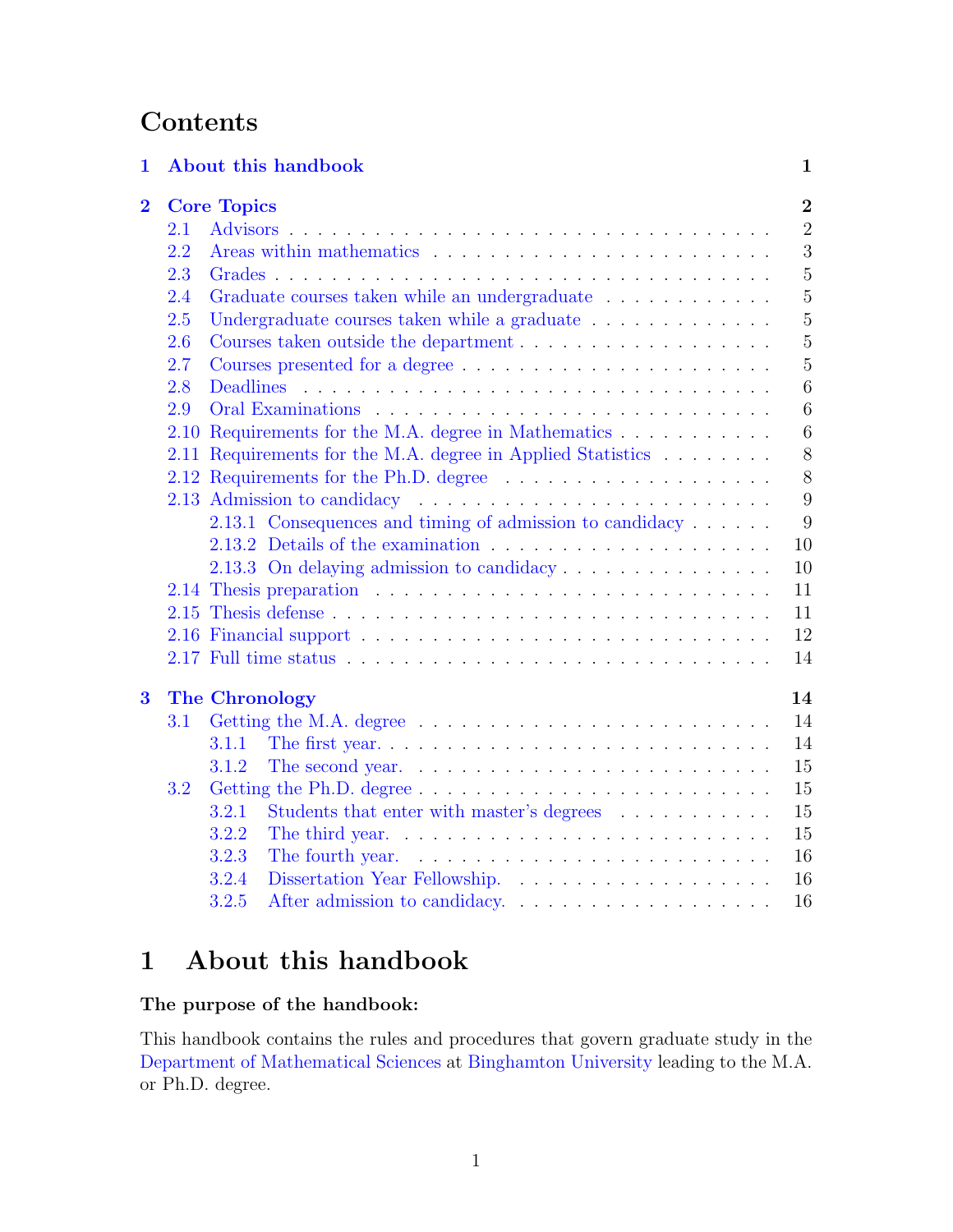#### On the 3/2, MAT and MSEd programs:

The department also offers degrees in cooperation with the [Graduate School of Ed](http://www.binghamton.edu/gse/)[ucation.](http://www.binghamton.edu/gse/) This handbook does not cover these degrees.

See the [University Bulletin](http://bulletin.binghamton.edu) and the [Graduate School of Education](http://www.binghamton.edu/gse/) web pages on [teacher education programs](http://www.binghamton.edu/gse/teacher-education/) for information about the MAT (Master of Arts in Teaching) program, and the MSEd (Master of Science in Education) in Adolescence Education program.

See the department's web page on the  $3/2$  program for information about that program. This program is also called the Combined Degree Program of Mathematics (BA) and Master of Arts in Teaching (MAT) in Mathematics Adolescence Education.

#### Arrangement of the handbook:

Section [2,](#page-2-0) Core Topics, is on topics that are either not dependent on the length of time that a student has been here, or that are important enough to cover separately. Section [3,](#page-14-1) Chronology, is arranged chronologically, with subsections describing what the student needs to take into account for each year of graduate study in the department.

#### The graduate school rules:

The [Graduate School](http://www.binghamton.edu/grad-school/) establishes the general rules for graduate study at [Binghamton](http://www.binghamton.edu) [University.](http://www.binghamton.edu) These rules are found in two documents:

- 1. The pages on ACADEMIC POLICIES AND PROCEDURES FOR GRADU-ATE STUDENTS in the [University Bulletin.](http://bulletin.binghamton.edu) (See the menu in blue at the left side of the main Bulletin web page.)
- 2. The Graduate School's [web pages for new and current graduate students.](http://www2.binghamton.edu/grad-school/new-and-current-students/index.html) The item most relevant to this handbook is the [Graduate School Manual.](http://www2.binghamton.edu/grad-school/manual/index.html)

If there is a discrepancy between this handbook and the rules of the Graduate School, the rules of the Graduate School will take precedence.

# <span id="page-2-0"></span>2 Core Topics

# <span id="page-2-1"></span>2.1 Advisors

#### Who the advisors are:

Every graduate student has an advisor, either temporary or permanent. For permanent advisors, both the student and the advisor have to agree with a student-advisor pairing and have the approval of the Graduate Committee in order for it to be official. An advisor must be a tenured or tenure-track member of the faculty: professor, associate professor, or assistant professor not designated as visiting. In spite of the use of the word "permanent", a permanent advisor may be changed on approval of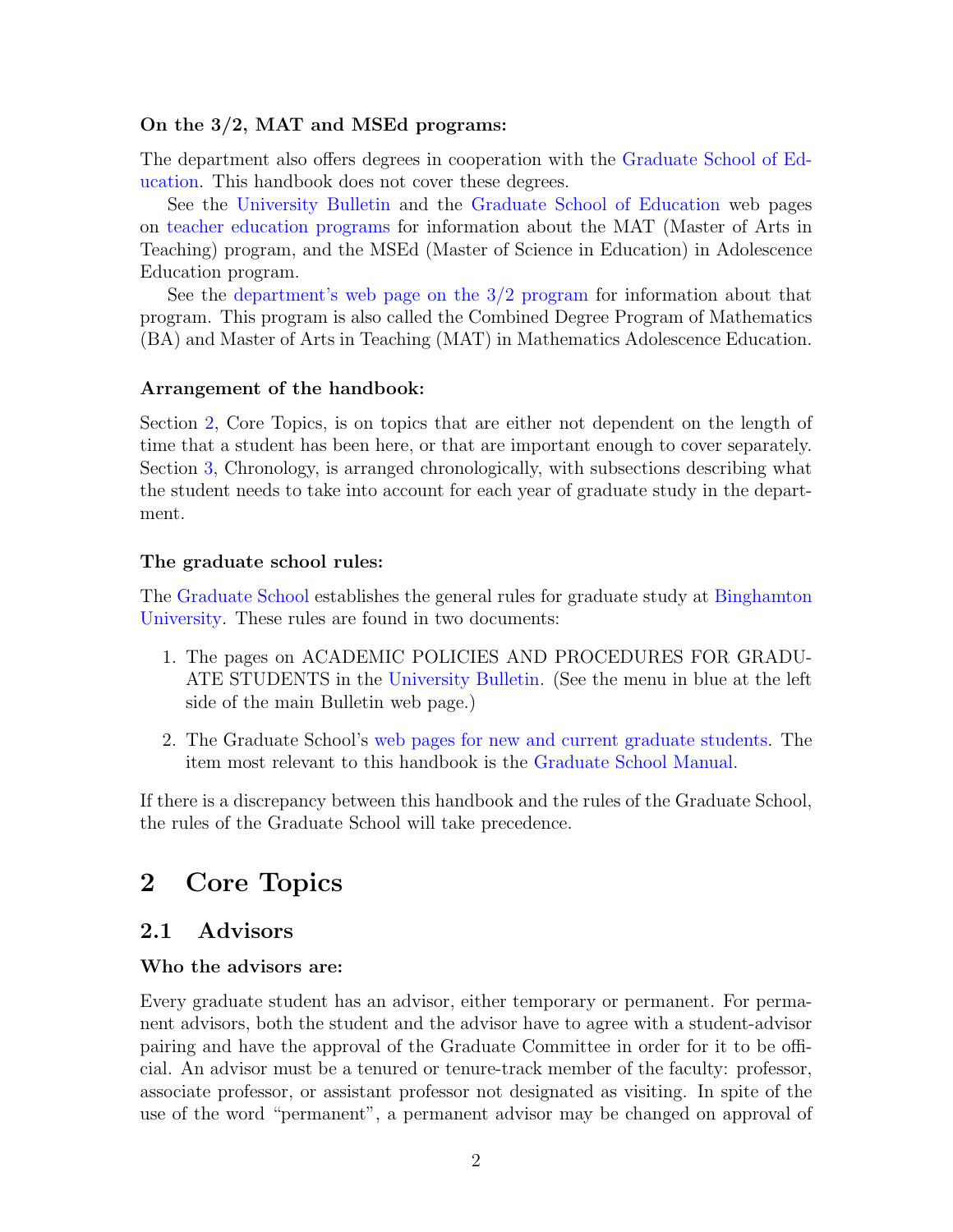the new advisor and the Graduate Committee. Given the long term nature of the thesis work, a change of permanent advisor is considered to be an unusual event.

In rare cases, a student will enter the program with an agreement with a faculty member to be the student's permanent advisor. This usually occurs when the student has met the faculty member prior to joining the department.

In all other cases the Coordinator of Graduate Advising will act as a temporary advisor until the student finds a permanent advisor. Since it takes time to get to know the faculty in the department, it is assumed that finding a permanent advisor can take up to three years (six semesters).

If an permanent advisor is not found by the end of the fifth semester, the Chair of the Graduate Committee should be consulted. Note that a student can receive the M.A. degree (usually at the end of four semesters) without ever getting a permanent advisor.

#### What the advisors do:

Advisors have two functions.

- 1. (Performed by either a temporary or permanent advisor): give advices and approvals on course selection. Students must consult with their advisors prior to registering for classes. This will be at the end of the week before classes start for new students, and in the last third of the previous semester for continuing students. The department will not register a student for courses without an advisor's signature on the appropriate form.
- 2. (Performed only by a permanent advisor): advise and oversee the student's research towards the Ph.D. degree. In addition, the permanent advisor sets and arranges for the admission to candidacy exam (see Section [2.13\)](#page-9-0) and the thesis defense (see Section [2.15\)](#page-11-1) at the appropriate times. For students writing a thesis for the M.A. degree, rather than taking the M.A. examination, a permanent advisor will supervise the writing of the thesis and arrange for the defense of the thesis.

# <span id="page-3-0"></span>2.2 Areas within mathematics

#### Definition of five areas in DOMS:

Algebra, Analysis, Combinatorics, Geometry/Topology, and Statistics are the current areas of research and instruction in the [Department of Mathematical Sciences.](http://www.math.binghamton.edu) It is not expected that students take courses in all five of these areas, but some breadth is expected. There are thus "Area Distribution Requirements" that are covered here.

#### Definition of basic courses within each area:

The following courses are defined as *basic courses* for each of the five areas above. A student in the M.A. or Ph.D. program must take certain number of basic courses from different areas.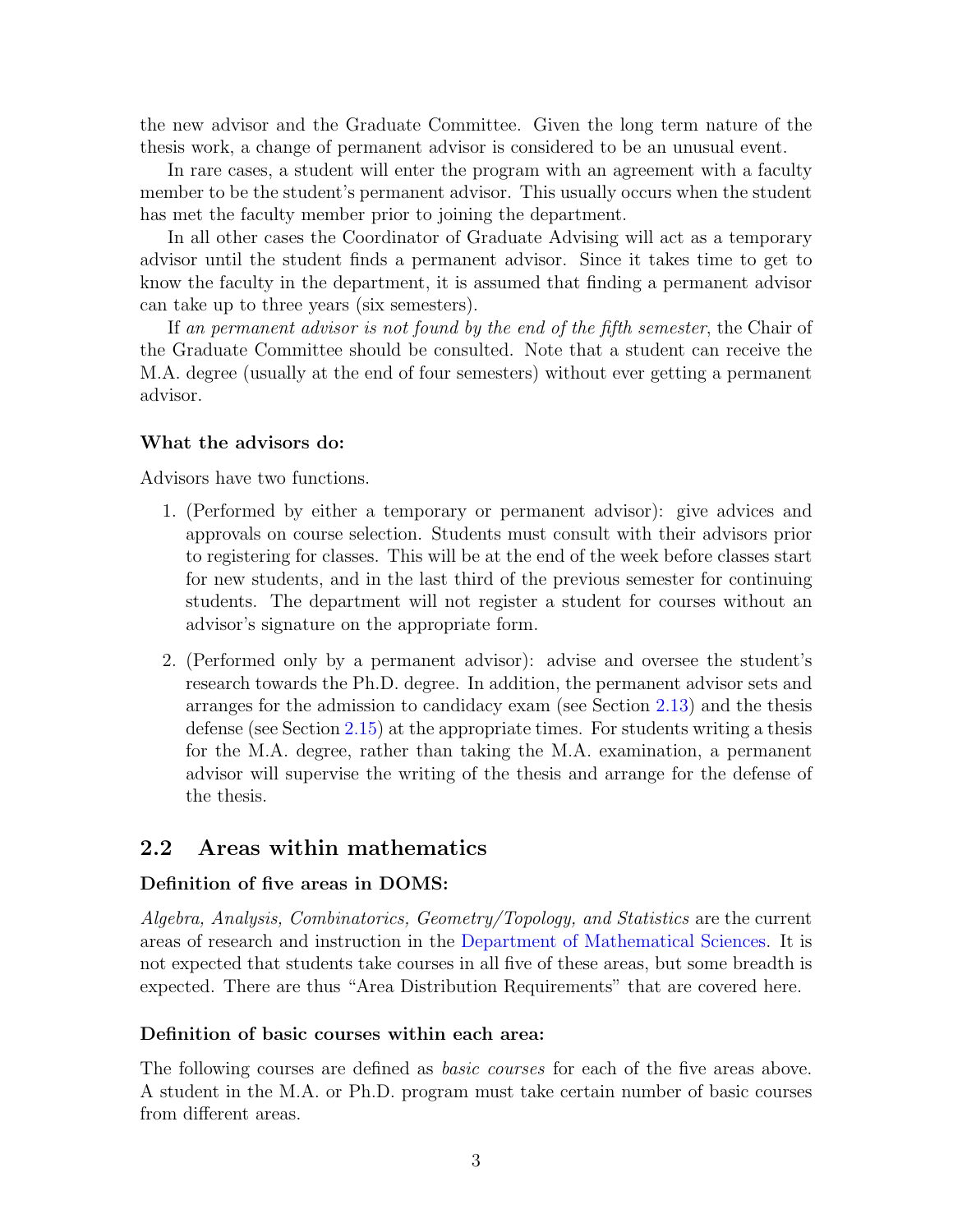- (i) Algebra: 507, 503, 504, 525
- (ii) Analysis: 505, 506, 508
- (iii) Combinatorics: 510, 511
- (iv) Geometry/Topology: 513, 517, 518
- (v) Statistics: 501, 502, 571, 579

#### Area Distribution Requirements:

For each M.A. or Ph.D. student, all of the distribution requirements 1, 2 and 3 below must be satisfied. The word "area" below refers to any one of the five areas  $(i)-(v)$ listed above. The phrase "basic courses" refers to the courses listed above for each of the five areas. Courses used to satisfy requirement 1 below may also be used to satisfy requirement 2. For Ph.D. students, the Area Distribution Requirements must be satisfied before the admission to candidacy exam is scheduled.

- 1. (Distribution requirement) The student must take
	- (a) at least 3 courses from one area;
	- (b) at least 2 courses from a second area;
	- (c) at least 2 courses from a third area, or at least one course each from a third and a fourth area.
- 2. (Basic course requirement) The student must take
	- (a) at least 2 basic courses from one area;
	- (b) at least 2 basic courses from a second area;
	- (c) at least 2 basic courses from a third area, or at least one basic course each from a third and a fourth area.
- 3. (Grade requirement) For M.A. students, the grades received in all courses above must be B– or higher; for Ph.D. students, the grades received in all courses above must be B+ or higher.

For an M.A. student, if the oral examination option is chosen, the courses fitting the requirements given above must be among those that the student is examined on in the oral exam.

If the student receives a master's degree from this department, then any or all of the courses used to satisfy the Area Distribution Requirements for the M.A. degree can also be used to satisfy the Area Distribution Requirements for Ph.D. (but they must receive B+ or higher in these courses.)

#### Exception:

For a Ph.D. student who receives a master's degree from another university, if he/she has taken courses fitting the requirements above, and the transcript from that university is available, then these courses can be used to satisfy the requirements only with the approval of the student's advisor and the Chair of the Graduate Committee.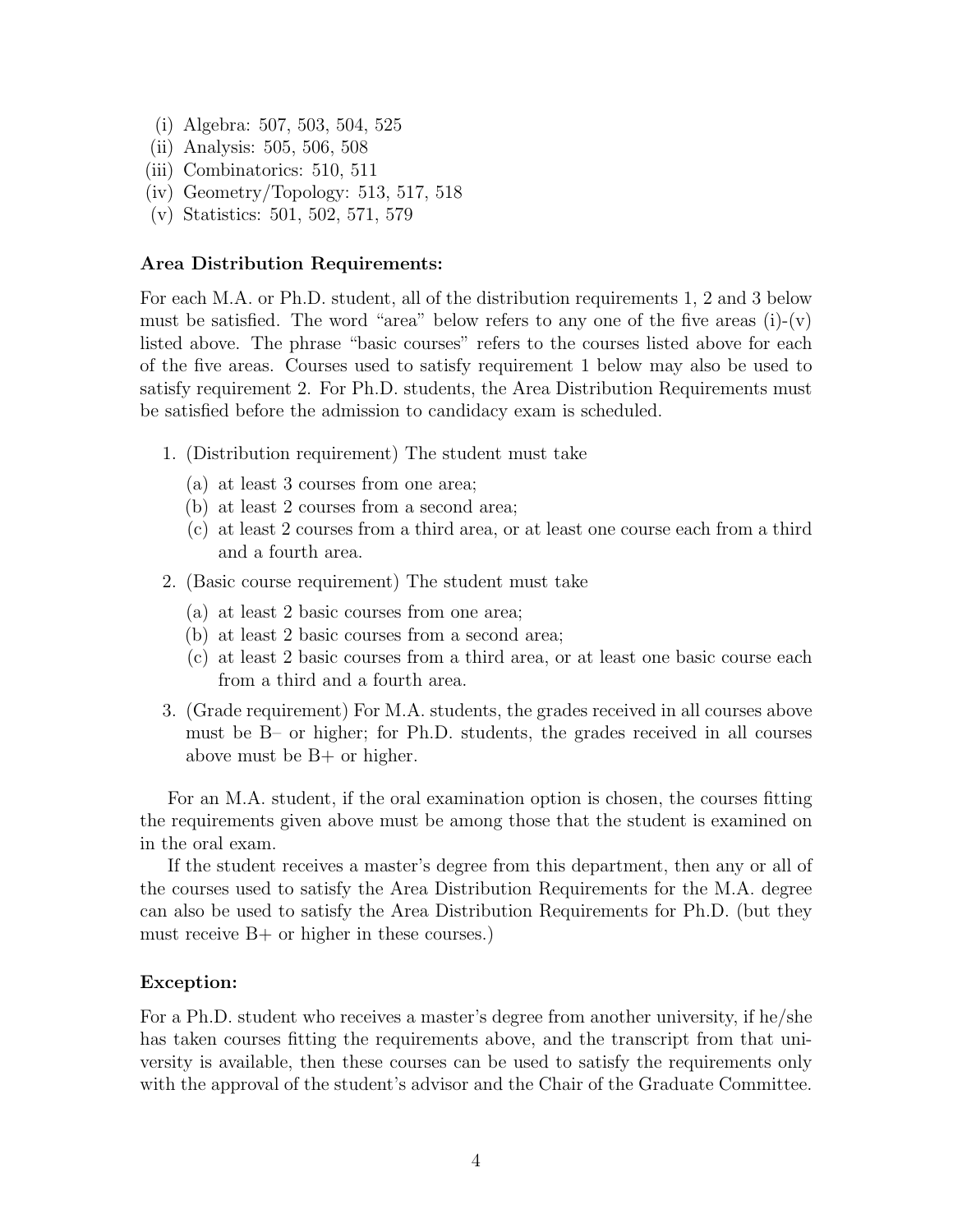# <span id="page-5-0"></span>2.3 Grades

# General:

There is no uniform policy in the department on the meaning of grades, but a reasonable rule of thumb is that students expecting to complete a Ph.D. should be getting grades of A– or A in their courses. Students expecting to receive the M.A. degree should be getting grades of B or higher in their courses.

# As affects support:

The school will terminate monetary support for students that do not maintain a B average (3.0) or higher.

# Calculating averages:

Averages are calculated according to the following table:

 $F = 0$  D = 1 C – 1.7 C = 2 C + = 2.3 B – 2.7 B = 3 B + = 3.3 A – = 3.7 A = 4

# <span id="page-5-1"></span>2.4 Graduate courses taken while an undergraduate

This only applies to graduate students in the department who were also undergraduates at [Binghamton University.](http://www.binghamton.edu) If a student takes a graduate course in the department while an undergraduate and uses the course to satisfy the major requirements for a bachelor's degree with a major in mathematics, then this course cannot be used to satisfy the requirements for either the M.A. or the Ph.D. degree.

# <span id="page-5-2"></span>2.5 Undergraduate courses taken while a graduate

This can only be done as an independent study (course number 597). There are [special rules governing the use of 597](http://www.math.binghamton.edu/dept/grad/GraduateHandbook/math-597.html) to take an undergraduate course.

# <span id="page-5-3"></span>2.6 Courses taken outside the department

Courses taken outside the [Department of Mathematical Sciences](http://www.math.binghamton.edu) do not count toward a degree, except by joint approval of the advisor of the student and the Chair of the Graduate Committee. Student on department and/or university financial support may only take courses that count toward a degree.

# <span id="page-5-4"></span>2.7 Courses presented for a degree

Each degree has credit requirements. The courses College Teaching of the Discipline (591), Thesis Research (599), Pre-dissertation Research (698), Dissertation Research (699), Continuous Registration (700), and Research Skills (707) cannot be used to satisfy any credit requirements.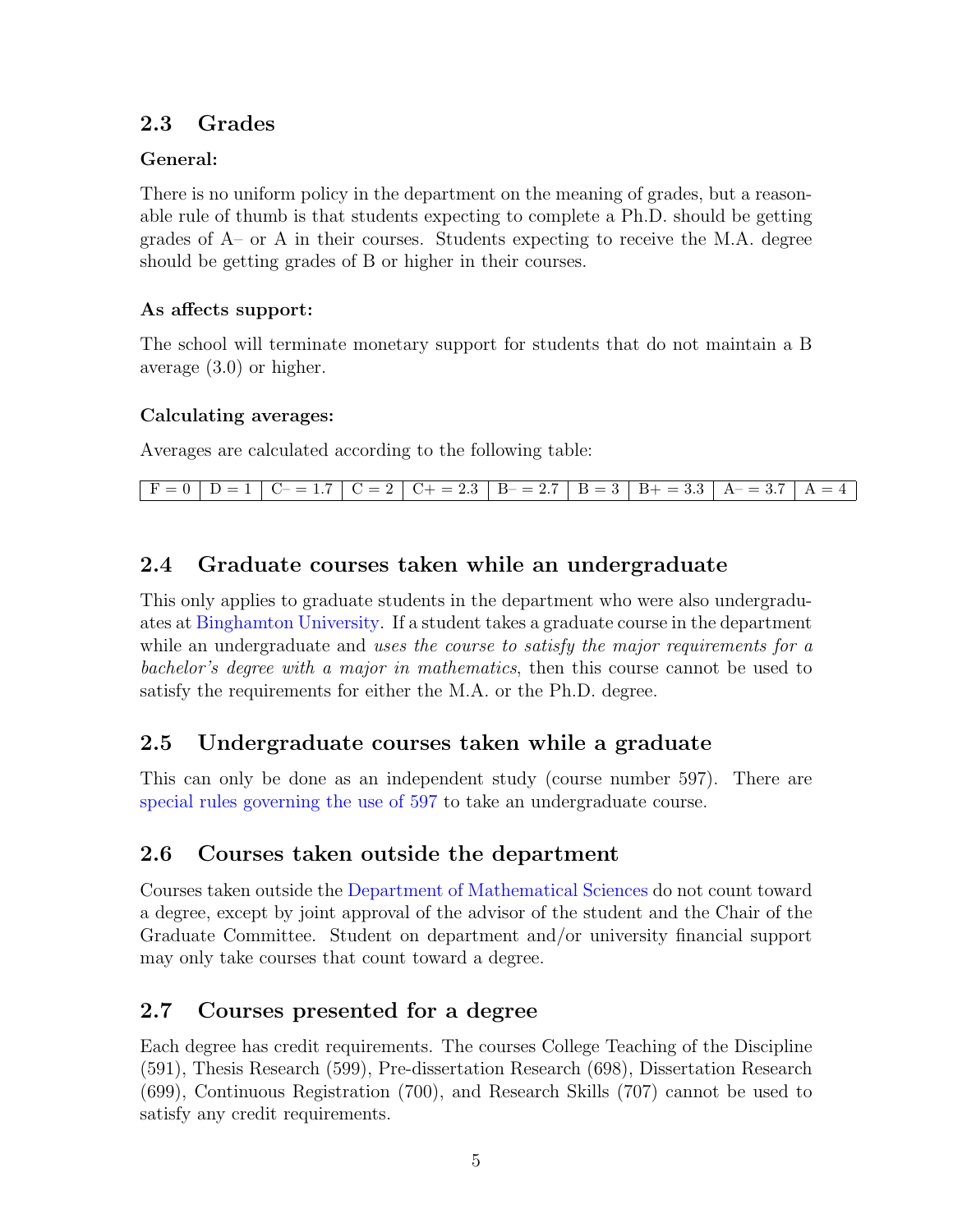Furthermore, no course listed as a seminar may be used to satisfy any credit requirements without the approval of the Graduate committee. Permission will not be granted unless the request is made by the student's permanent advisor.

Lastly, no course numbered lower than 500 can be used to satisfy any credit requirements under any circumstances.

### <span id="page-6-0"></span>2.8 Deadlines

If you plan to get a degree (M.A. or Ph.D.) in a given semester, you will need to declare the candidacy by the date in the [deadlines for degree completion](http://www2.binghamton.edu/grad-school/new-and-current-students/graduating-students/index.html) webpage. This is done on-line. See the heading "Graduate Application for Degree" in the Graduating Students column on the [new and current graduate students](http://www2.binghamton.edu/grad-school/new-and-current-students/index.html) page of the Graduate School or on the line below "deadlines" in the [deadlines for degree completion](http://www2.binghamton.edu/grad-school/new-and-current-students/graduating-students/index.html) page.

WARNING: The deadline for filing the "Graduate Application for Degree" is rather early in the semester. The deadline for the Fall Semester is usually in early November, and the deadline for the Spring Semester is usually in late March. There is no penalty for not getting a degree if you file, so if you think you might get a degree in a given semester, you should file.

The web page [deadlines for degree completion](http://www2.binghamton.edu/grad-school/new-and-current-students/graduating-students/index.html) also has information about important dates later in the semester when all paperwork (including the thesis or dissertation, if relevant) must be presented to the Graduate School. Failure to meet these deadlines could result in delayed graduation and extra expense for credits required in the following semester or summer session needed to receive the degree.

### <span id="page-6-1"></span>2.9 Oral Examinations

Several examinations at the graduate level are oral. These include the master's oral exam (when the oral exam option is chosen), the thesis defense for the master's thesis (when the thesis option is chosen), the admission to candidacy examination, the doctoral dissertation defense, and possibly others.

It is a policy of the department that the student being examined may bring refreshment to the exam, but that such refreshment can be only for the student being examined.

### <span id="page-6-2"></span>2.10 Requirements for the M.A. degree in Mathematics

There are three requirements for the M.A. degree.

1. The student must have taken 32 credits (eight courses) within the department maintaining at least a B average in those 32 credits and having a minimum grade not lower than C– in those 32 credits. See the section on courses presented for a degree (Section [2.7\)](#page-5-4) for explanations of what courses are allowed. See the section on grades (Section [2.3\)](#page-5-0) for an explanation on how averages are calculated.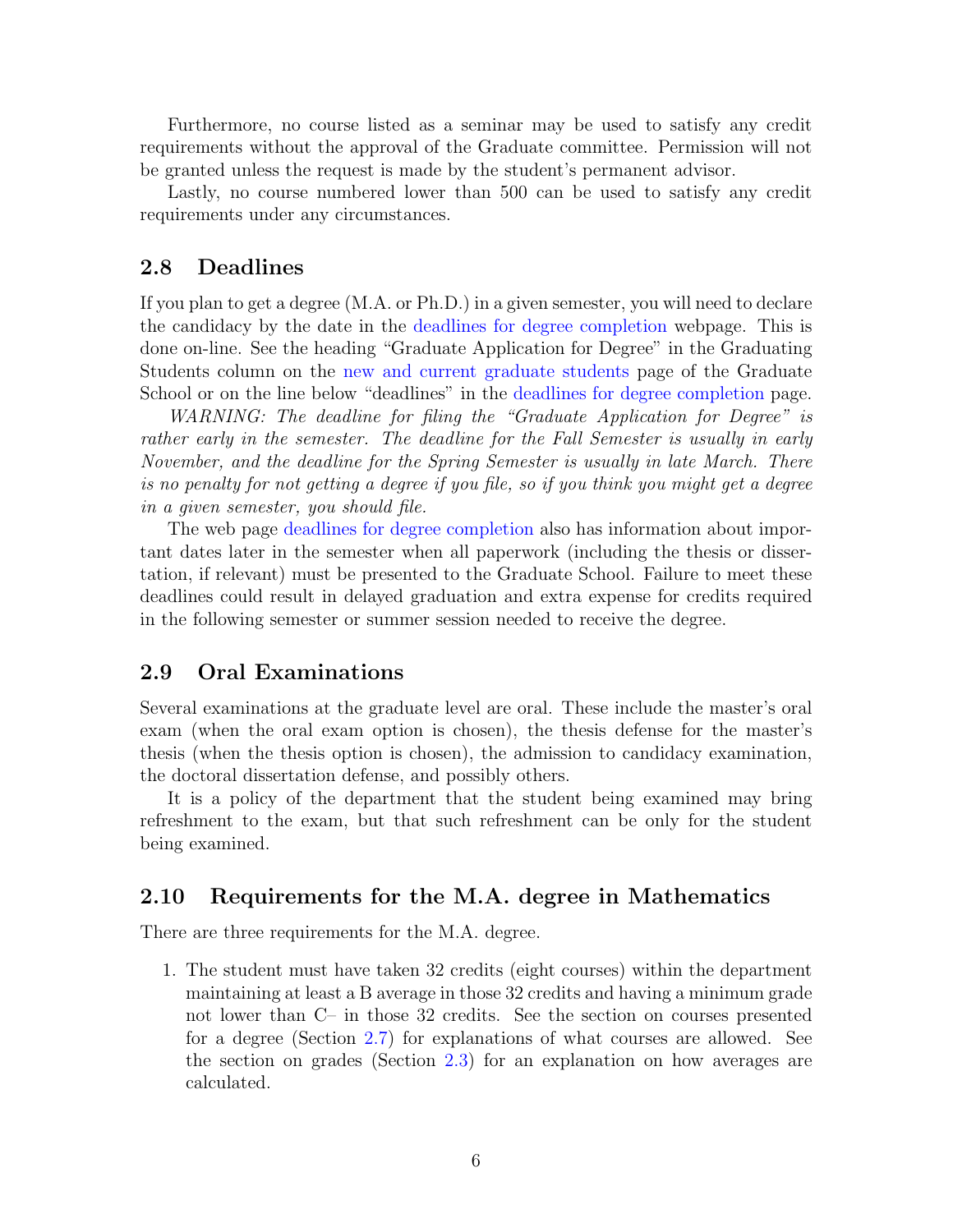- 2. The student must have taken and received B– or higher in courses that are used to satisfy the Area Distribution Requirements. See the section on areas within mathematics (Section [2.2\)](#page-3-0) for details.
- 3. The student must either pass an oral exam covering 8 courses taken within the department (the more common option) or present and defend a written master's thesis. If the oral exam option is chosen, the courses used to satisfy the Area Distribution Requirements must be among the 8 courses being examined on.

#### The oral exam option:

If the oral exam option is chosen (the most common choice), the student is responsible for getting together the examination committee. The Master's Exam Coordinator should be consulted well in advance (at least 4 weeks) of the exam. The Master's Exam Coordinator will go over the student's transcript to find whether the student has the credit hours and the Grade Point Average needed to graduate. The Master's Exam Coordinator will also help form the examination committee.

The Examination Committee consists of 3 or more faculty members. These will typically be instructors that the student has taken courses from. The oral exam should cover eight 4-credit courses that the student has taken that meet the grade, average, and area distribution requirements listed above. The student may use courses which are being taking at the time of the exam. In that case the examination cannot be too early in the semester. Each of the eight courses must be assigned to one of the members on the Examination Committee.

Once the Examination Committee has been selected, the student must arrange a time for the oral exam which is convenient to all members on the Examination Committee. Usually the oral exam lasts 2 hours.

See the section on deadlines (Section [2.8\)](#page-6-0) for important dates and information about how and when to file for the degree. This should be checked early in the semester in which the degree is expected.

#### The master's thesis option:

To do a master's thesis rather than the oral exam, the student must find a permanent advisor to supervise the thesis. This should be done no later than the beginning of the second year.

The advisor must get approval from the Graduate Committee on the topic of the proposed thesis. No approval will be granted unless the student has a B course average at the time of the proposal.

See the section on thesis preparation (Section [2.14\)](#page-11-0) for links to guidelines from the Graduate School on preparing a thesis. See the section on thesis defense (Section [2.15\)](#page-11-1) for information about the formation of an examination committee and the defense of the thesis. More details on the requirements for completing the M.A. degree may be found on the Graduate School's [web page on academic policies for master's degree.](http://www2.binghamton.edu/grad-school/manual/policies-masters.html)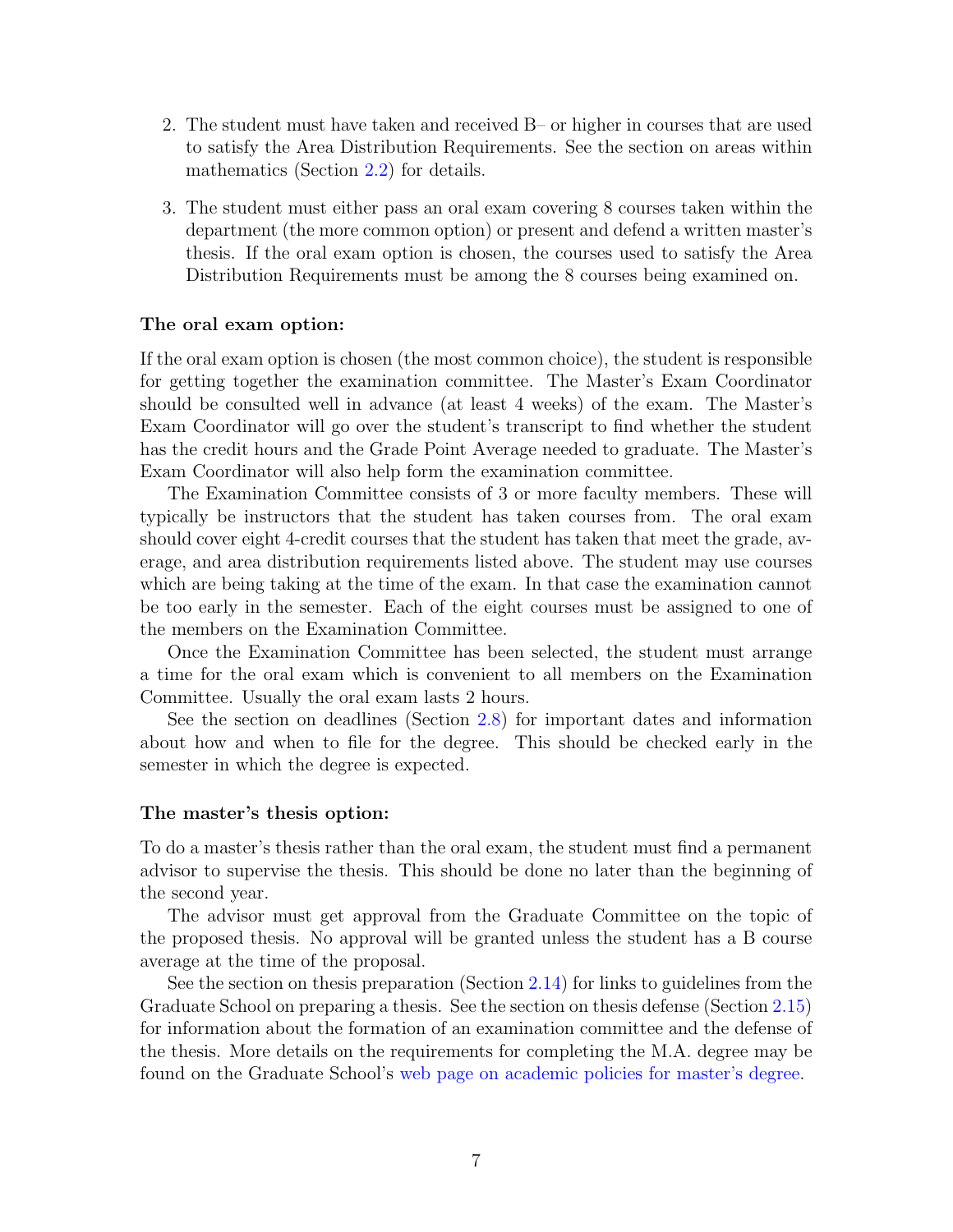See the section on deadlines (Section [2.8\)](#page-6-0) for important dates and information about how and when to file for the degree. This should be checked early in the semester in which the degree is expected.

### <span id="page-8-0"></span>2.11 Requirements for the M.A. degree in Applied Statistics

The program requires courses specific to the area of applied statistics, and the student is required to finish ten 4-credit courses and two 1-credit capstone seminars for a total of 42 credits. An exit exam or final thesis is not required.

In addition to the course requirements (24 credits from 6 core courses, 16 credits from 4 elective courses, and 2 credits from 2 capstone seminars), the student must maintain at least a B average (GPA 3.0) in these courses and have a minimum grade not lower than B– in these courses. In addition, the student must have a minimum grade not lower than B in the two capstone seminars.

See the [web page on the Applied Statistics Curriculum](http://www.binghamton.edu/math/mas/curriculum.html) for more information.

### <span id="page-8-1"></span>2.12 Requirements for the Ph.D. degree

There are six requirements for the Ph.D. degree.

- 1. The student must have a master's degree, or the equivalent, in mathematics or a mathematical science (such as statistics). The master's degree can be from [Binghamton University](http://www.binghamton.edu) or from another university.
- 2. The student must take 24 credits (six courses) within the department after receiving the master's degree and maintaining at least a B average in those 24 credits and having a minimum grade not lower than C– in those 24 credits. A student entering with a master's degree from another university often takes more than 24 credits while at Binghamton. The grades expected from a Ph.D. student are considerably higher than the minimums stated. See the section on courses presented for a degree (Section [2.7\)](#page-5-4) for explanations of what courses are allowed.
- 3. The student must have taken and received  $B+$  or higher in courses that satisfy the Area Distribution Requirements. See the section on areas within mathematics (Section [2.2\)](#page-3-0) for details. These courses can be taken before or after receiving the master's degree.
- 4. Sometime during the taking of the 24 credits past the master's degree, the student must arrange for a permanent advisor. The advisor is usually an instructor from one of the courses taken at Binghamton, but this is not required. If no permanent advisor is found by the end of five semesters at Binghamton, the Chair of the Graduate Committee should be consulted.
- 5. After the four requirements above are satisfied, the student must be admitted to candidacy by passing an admission to candidacy exam. See the section on admission to candidacy (Section [2.13\)](#page-9-0) for details.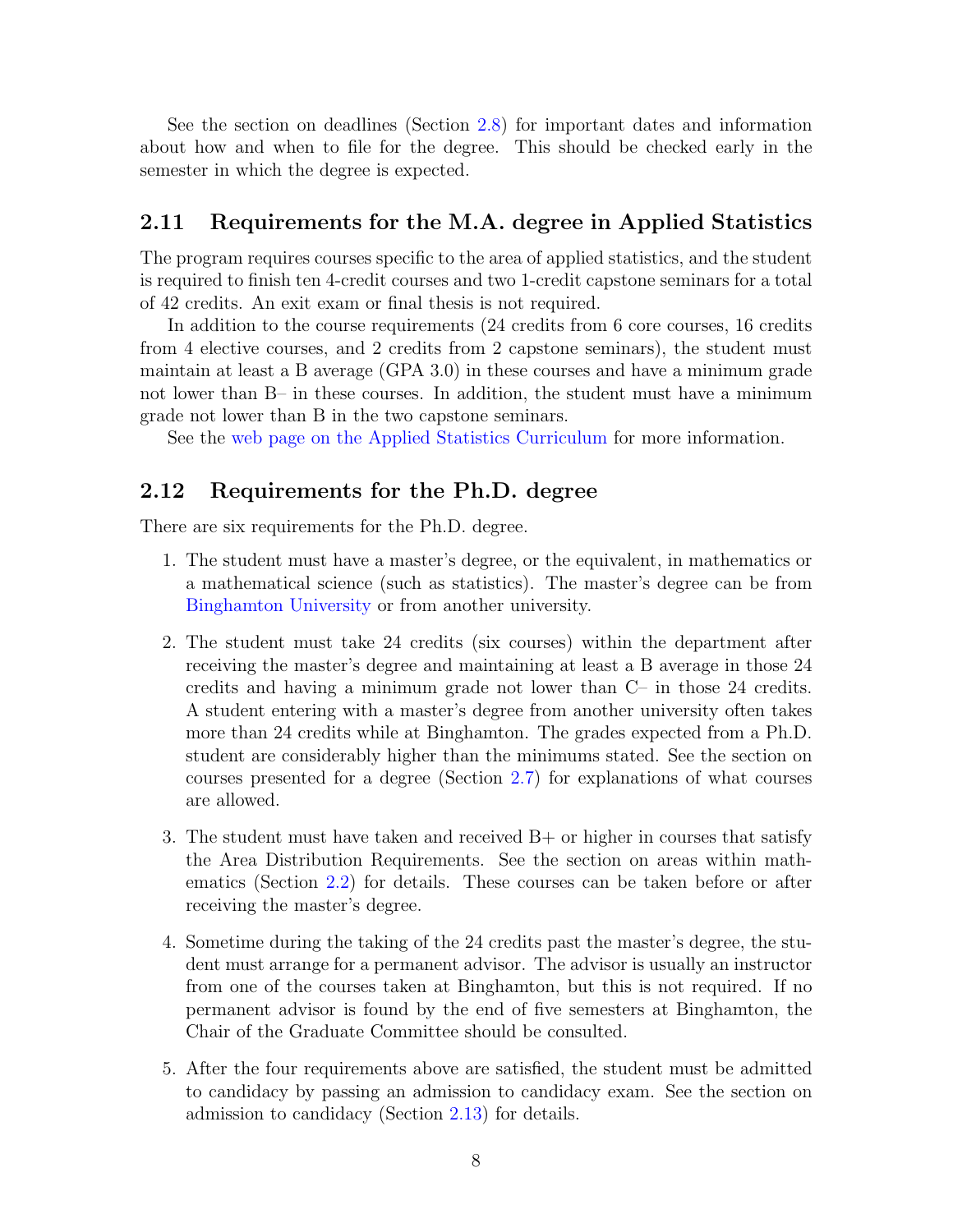6. The student must write and defend a doctoral dissertation. This is done with the advice of the permanent advisor. See the section on thesis preparation (Section [2.14\)](#page-11-0) for links to guidelines from the Graduate School on preparing a thesis or dissertation. See the section on thesis defense (Section [2.15\)](#page-11-1) for information about the formation of an examination committee and the defense of the doctoral dissertation.

More details on the requirements for completing the Ph.D. degree may be found on the Graduate School's [web page on academic policies for doctoral degree.](http://www2.binghamton.edu/grad-school/manual/policies-doctoral.html)

See the section on deadlines (Section [2.8\)](#page-6-0) for important dates and information about how and when to file for the degree. This should be checked early in the semester in which the degree is expected.

### <span id="page-9-0"></span>2.13 Admission to candidacy

A student is considered to be admitted to candidacy when he/she has satisfied all requirements for the Ph.D. except the writing of a dissertation. In other schools this is often called ABD ("all but dissertation") or "passed the comprehensives". Being admitted to candidacy is a requirement by the Graduate School for all students going for the Ph.D. degree.

Admission to candidacy is accomplished by completing the first four requirements in the section on requirements for the Ph.D. degree (Section [2.12\)](#page-8-1) and passing an examination. The purpose of the exam is to verify that the student has mastered a certain amount of mathematical materials at a level deemed necessary to conduct original mathematical research.

#### <span id="page-9-1"></span>2.13.1 Consequences and timing of admission to candidacy

For both academic and financial reasons, admission to candidacy is typically done towards the end of the fourth year of graduate study in the department.

#### <span id="page-9-2"></span>Academic reasons

For students who earn their master's degrees from the department, the third and fourth year are usually devoted to accumulating the required 24 credits and preparation for the admission to candidacy exam. Students that enter the department with master's degrees can sometimes take the admission to candidacy exam earlier than the fourth year, but often take the full four years if certain courses are needed before embarking on research in the student's chosen area within mathematics.

Failure to pass candidacy by the end of the fourth year of study will be regarded as lack of satisfactory progress toward the Ph.D. degree unless there are exceptional circumstances.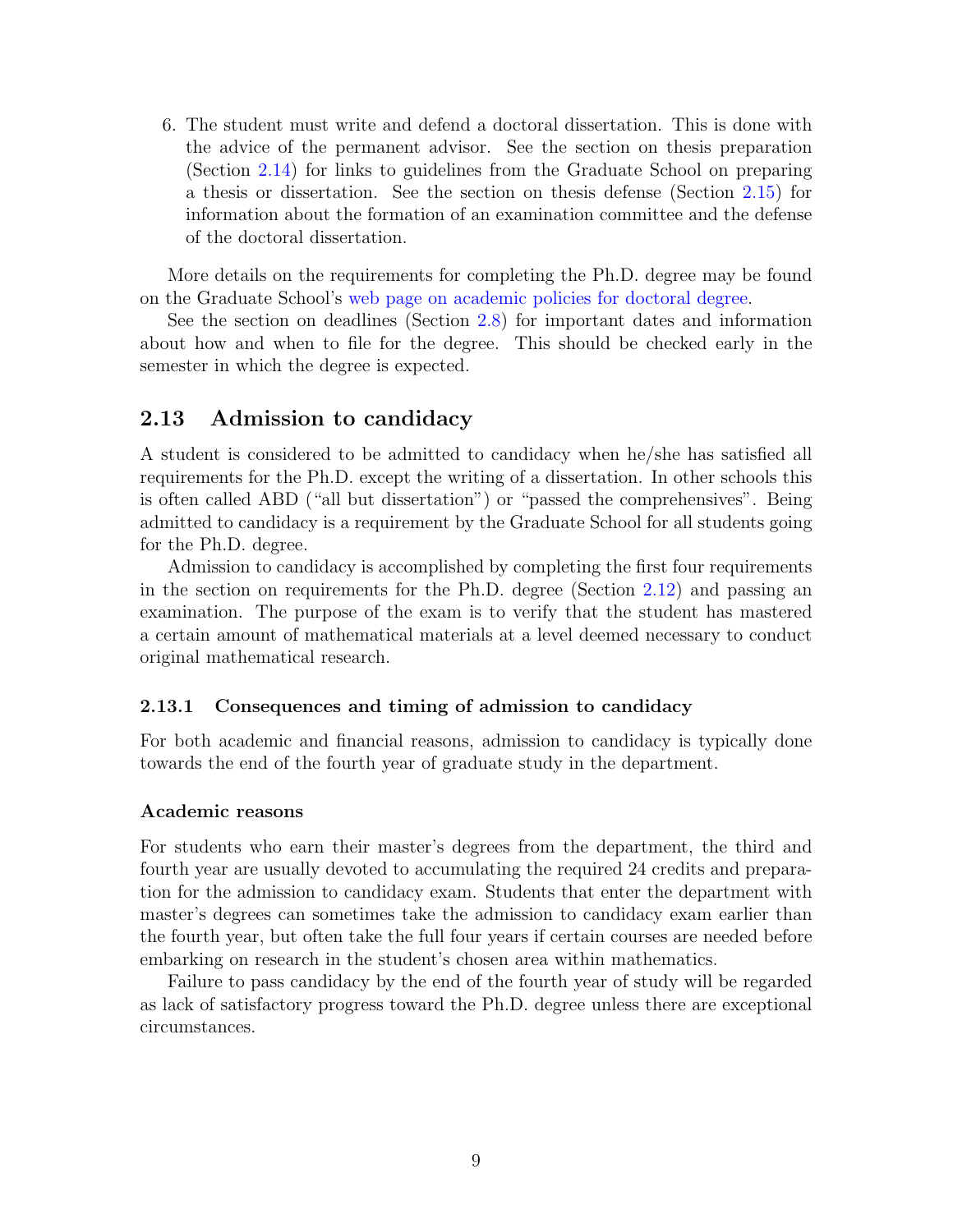# Financial reasons

After being admitted to candidacy, a student is only required to pay for one credit each semester if the other credits registered (to maintain full time status) are for Continuous Registration (700 or 701). See Section [2.17](#page-14-0) for definition of full time status. For students not on financial support, this makes a difference in their education expenses. However, this also affects students on financial support, since after the fourth year financial support from the university does not cover the cost of tuition. Thus delaying admission to candidacy past the fourth year will be costly to the student.

# <span id="page-10-0"></span>2.13.2 Details of the examination

- 1. The format of the examination is worked out by the permanent advisor in consultation with the student.
- 2. The proposal of the examination must be submitted by the permanent advisor to the Graduate Committee at least one month before the examination. The proposal should include the following.
	- (a) A description of the nature, format and topics of the examination.
	- (b) The proposed examination committee (including at least three faculty members from the department, including the permanent advisor him/herself) to conduct the examination. There is no requirement of an outside examiner.
	- (c) An up-to-date transcript for the student.
	- (d) A statement that the permanent advisor intends to act as advisor during the writing of the dissertation.
- 3. On approval of the proposal, the examination will take place and the results of the examination will be reported to the Graduate Committee.
- 4. Oral portions of the examination (if any) will be open to the public.
- 5. Written portions of the examination (if any) will be submitted to the Graduate Committee on completion of the examination and made part of the student's permanent record.
- 6. Successful completion of the examination will be communicated to the Graduate School by the Chair of the Graduate Committee.

If a student changes adviser after passing his/her admission to candidacy examination, he/she may be asked to pass an additional examination.

# <span id="page-10-1"></span>2.13.3 On delaying admission to candidacy

The following guidelines were adopted by the department concerning the length of time a student may stay in the doctoral program without being admitted to candidacy. The Graduate Committee shall recommend dematriculation to the Graduate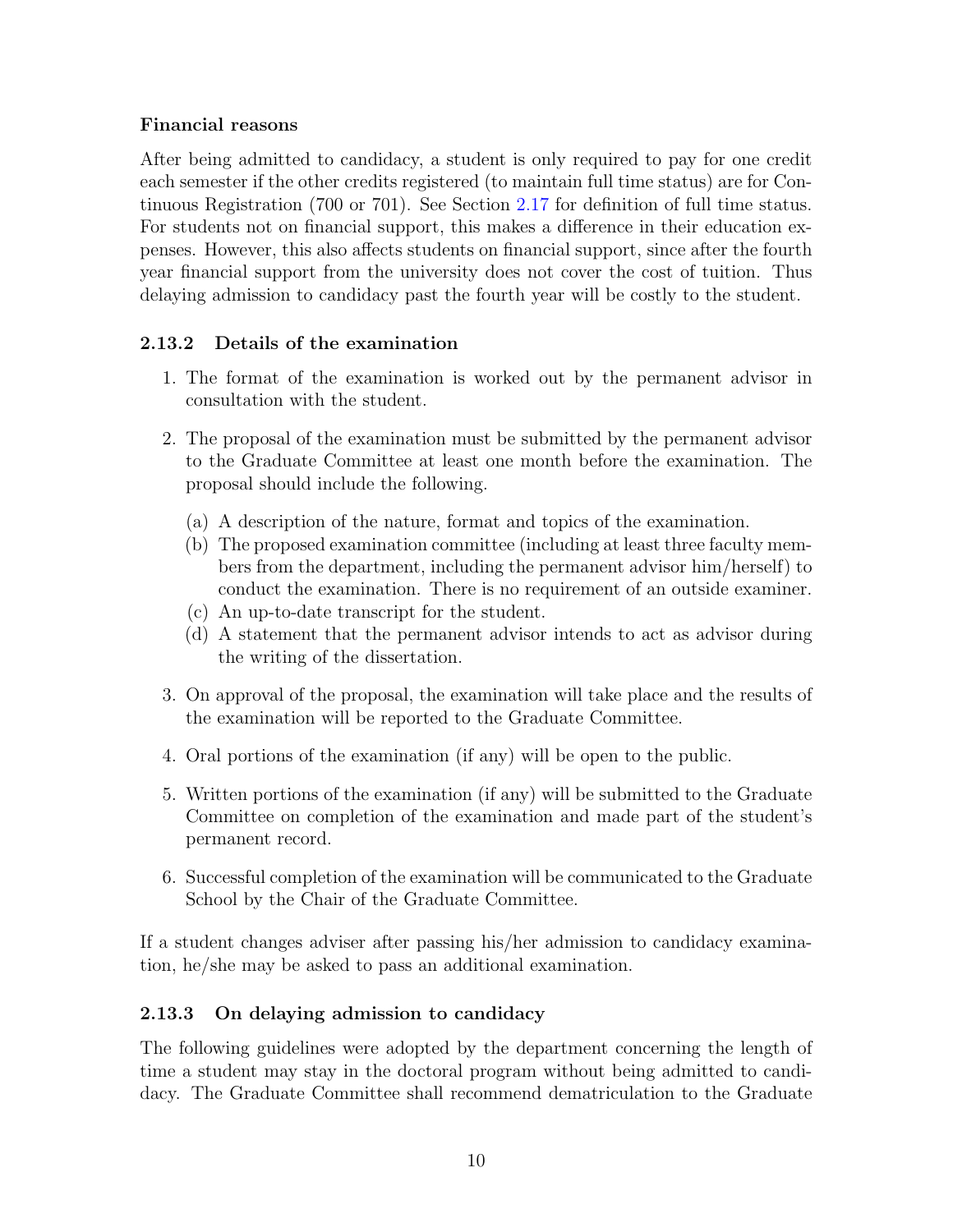School for any full-time student proposing to stay for more than four years without being admitted to Candidacy. Exceptions to this rule shall be governed by the following guidelines:

- 1. A member of the faculty may request the Graduate Committee to delay this action for one year. This request shall be made in writing during the student's eighth semester and shall be placed in the student's file. The request shall state: the student's progress to date, the reason for delaying admission to candidacy, and the faculty member's opinion of the student's prospects.
- 2. The same procedure shall be followed once a year from then until the student is admitted to candidacy. However, in subsequent years, the faculty member must declare his/her intention of becoming the student's dissertation adviser once the student is admitted to candidacy.
- 3. Graduate Committee approval of an extension for an eighth or subsequent year should be granted only in very unusual circumstances.
- 4. Graduate Committee approval of an extension does not necessarily imply that the Graduate Committee will recommend financial support for the student getting the extension.
- 5. In these guidelines the term "full-time student" includes but is not limited to any student who has received full financial support from the department or the university for eight not necessarily consecutive semesters.

### <span id="page-11-0"></span>2.14 Thesis preparation

The material in this section applies to both the thesis option for the M.A. degree and for the Ph.D. degree.

There are [guidelines for preparing or submitting a thesis or dissertation](http://www2.binghamton.edu/grad-school/manual/thesis-dissertation.html) from the Graduate School Manual. There are also [instructions on preparing and submitting a](http://www2.binghamton.edu/grad-school/new-and-current-students/graduating-students/preparing-submitting-thesis-dissertation.html) [thesis or dissertation,](http://www2.binghamton.edu/grad-school/new-and-current-students/graduating-students/preparing-submitting-thesis-dissertation.html) as well as the all important [formatting requirements for thesis](http://www2.binghamton.edu/grad-school/new-and-current-students/graduating-students/formatting-requirements.html) [and dissertation](http://www2.binghamton.edu/grad-school/new-and-current-students/graduating-students/formatting-requirements.html) on the Graduate School web pages.

The student should consult with the permanent advisor on matters of content and style.

### <span id="page-11-1"></span>2.15 Thesis defense

The advisor will present for approval from the Graduate Committee a thesis/dissertation committee to hear the defense of the thesis. Upon approval of the proposal by the Graduate Committee, the Chair of the Graduate Committee shall submit the required form to the Graduate School.

If the thesis is a master's thesis, the thesis committee will consist of three or more members of the department including the permanent advisor.

If the thesis is a doctoral dissertation, the dissertation committee will consist of at least three faculty members of the department including the permanent advisor plus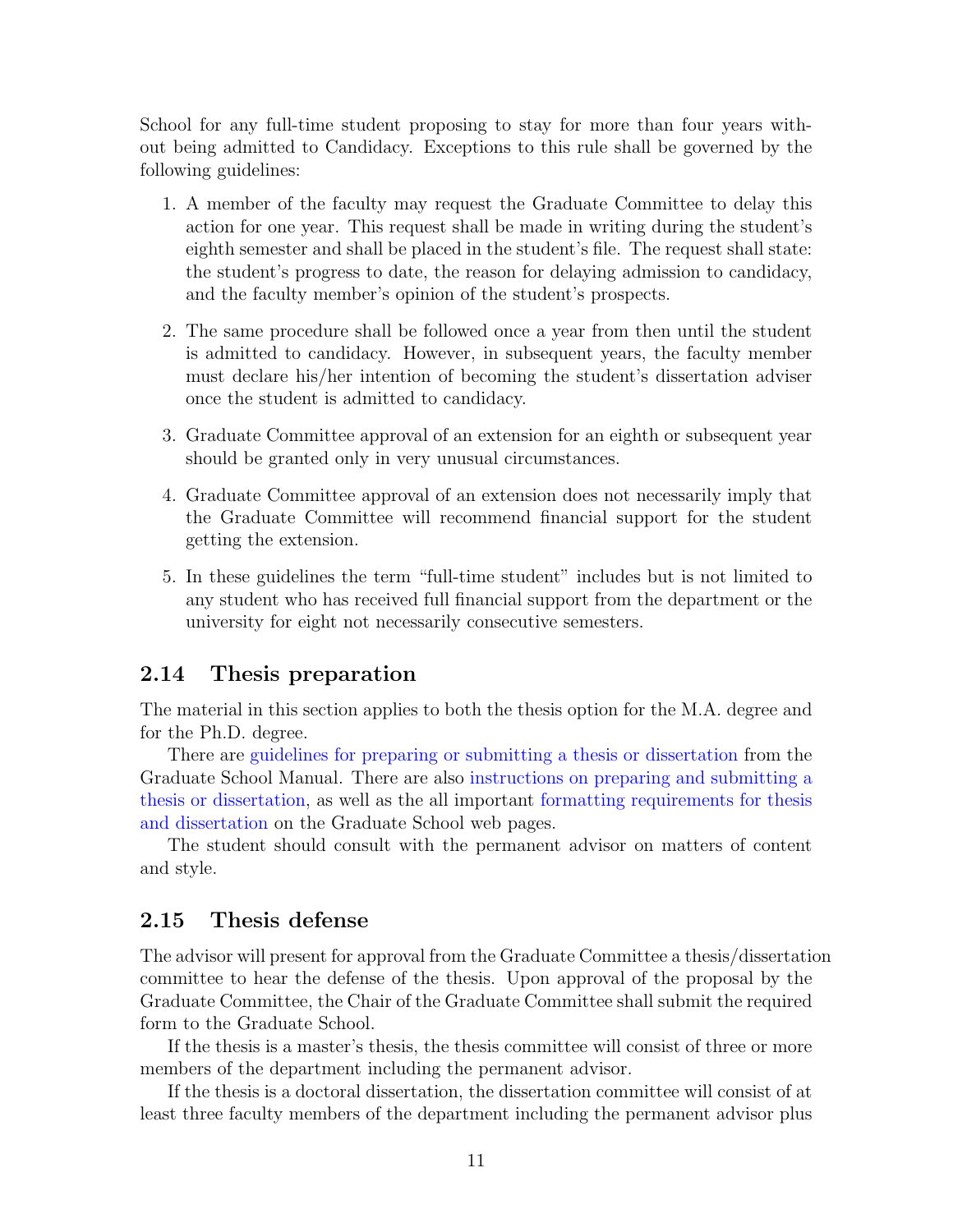a fourth examiner from outside the department. The outside examiner may be from another department within [Binghamton University,](http://www.binghamton.edu) or be from another university (from any department). The outside examiner must be approved by the Graduate School unless the outside examiner is on a list maintained by the Graduate School as "pre-approved." Only faculty members from [Binghamton University](http://www.binghamton.edu) are on the preapproved list. This list is available from the Chair of the Graduate Committee. An outside examiner not on the pre-approved list must supply a current curriculum vitae which demonstrates experience either supervising doctoral dissertation, or being on committees to hear defenses of doctoral dissertation.

Because of the extra level of approval for Ph.D. dissertation defense, the proposal of a dissertation committee for Ph.D. defense should be submitted to the Graduate Committee at least two months before the defense is scheduled. The defense is an oral presentation by the student at a time agreeable to the student and members of the committee and is open to the public.

# <span id="page-12-0"></span>2.16 Financial support

Some students receive financial support from the department during all or part of their time spent with the department as a graduate student. Continuation of support is contingent on making satisfactory progress toward a degree and on the availability of funds. Below are policies of the department connected to financial support.

1. Eligibility.

To maintain eligibility for financial support, a graduate student must:

- (a) maintain his/her status as a full time matriculated student in the M.A. or Ph.D. program of this department,
- (b) maintain a B grade average (See [Funding Policies, and Academic Policies](http://www2.binghamton.edu/grad-school/manual/index.html#funding-policies-and-guidelines) in the Graduate School Manual),
- (c) maintain satisfactory degree progress (see point 2 below), and
- (d) satisfactorily perform whatever service responsibilities are required of him/her in connection with his/her award as determined by the chairperson of the department or by person(s) delegated by the chairperson to make that determination.
- 2. Satisfactory degree progress.

The Graduate Committee of the [Department of Mathematical Sciences](http://www.math.binghamton.edu) determines which students are making satisfactory degree progress. It meets early in the spring semester of each year to review the progress of every student receiving financial aid from the department. Each student is given, no later than 15 March, a letter indicating whether the student will or will not be supported the following year; a student may be told that the support decision will depend on the student's grades during the current (spring) semester. Some considerations regarding satisfactory progress are: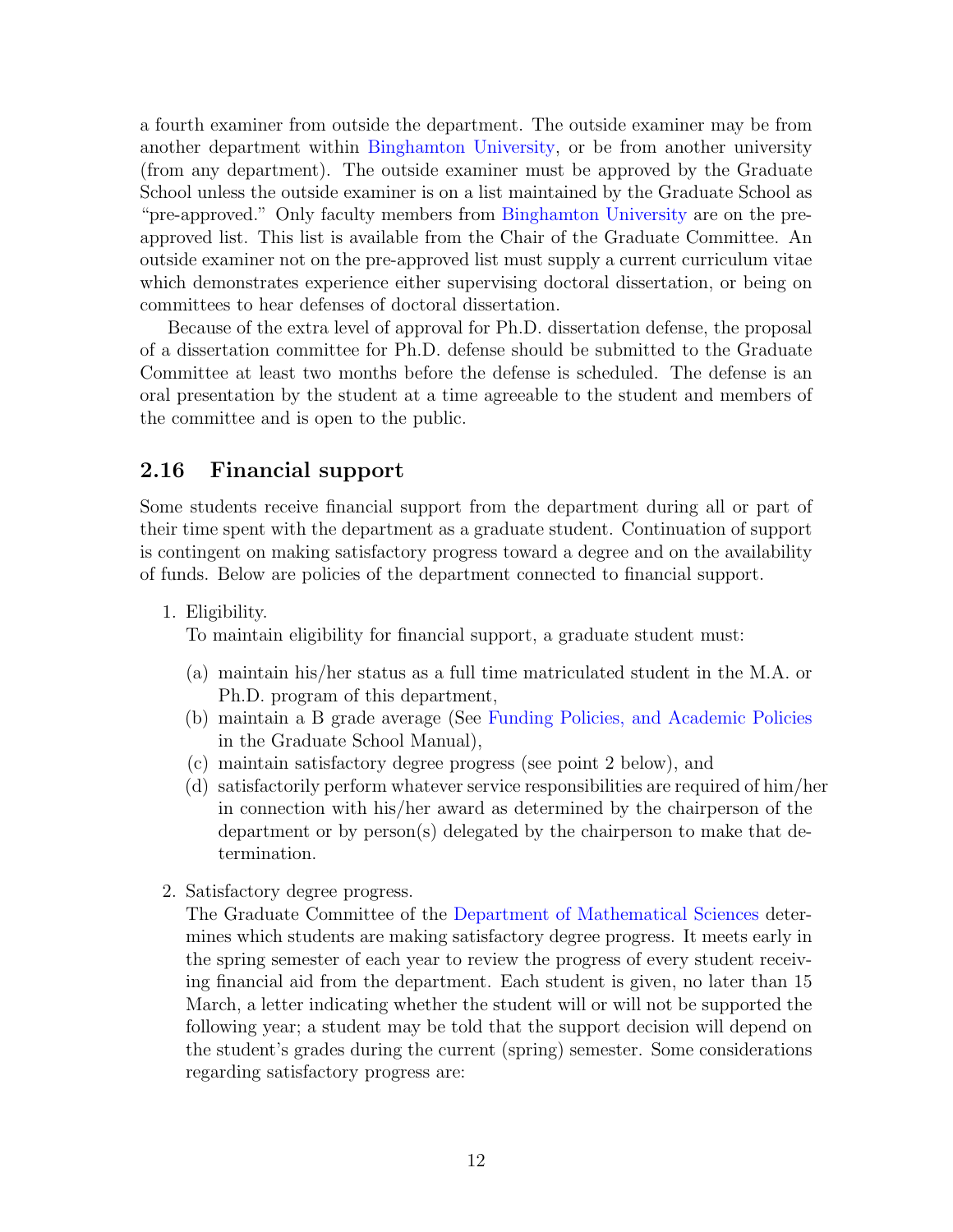- (a) In the past the Graduate Committee has considered maintenance of a B average to be satisfactory progress toward an M.A. provided the student can reasonably expect to complete work on the M.A. within a 2 year period.
- (b) Maintenance of a B average is not sufficient to demonstrate satisfactory degree progress toward the Ph.D. Academic standards for Ph.D. students are, naturally, higher.
- (c) Under ordinary circumstances, it is expected that admission to candidacy will take place before the start of the fifth year. Not to do so in the absence of extraordinary circumstances will be evidence of lack of satisfactory progress. See the section on admission to candidacy (Section [2.13\)](#page-9-0).
- 3. Length of support.

Once a graduate student has been given an award, it is the department's intent to provide support so long as the student maintains eligibility, is making satisfactory progress towards a degree, and so long as financial resources are available to provide the funding. The following gives additional detail.

- (a) Two years of support are the maximum available to students working toward the M.A. degree. A student who does not yet have an M.A. degree is considered to be working toward the M.A. degree.
- (b) Six years of support is the typical maximum available to any student. This includes any years of support used before the M.A. degree is received if the M.A. degree is obtained at Binghamton. Note that to receive support past the M.A. degree, the higher standard of satisfactory progress needed for the Ph.D. degree will have to be met. Funding changes occur from time to time and while six years of support are typical for those making satisfactory progress at the Ph.D. level, only four years of total support can be considered to be guaranteed.
- (c) The department has often been able to support, as adjuncts, some Ph.D. students who have been making satisfactory degree progress and who have exceeded the time limitations mentioned above. The dollar value of such support is lower than the support through the first six years. Adjuncts are regarded as employees of the department, and priorities in who will be funded as an adjunct past the sixth year are set by the department chair.
- 4. Tuition.

For students on financial support, tuition is paid by the university for the first four years of support. The tuition covered each semester is only up to the number of credits needed to have full time status. See Section [2.17](#page-14-0) below for details of full time status. In the unusual case where a student wishes to take more credits than required for full time status, the cost of the extra credits must be born by the student. Students desiring to learn more than the required number of courses may audit the extra courses at no extra cost.

From the fifth year on, students must pay for tuition themselves. Since admission to candidacy typically takes place at the end of the fourth year, this is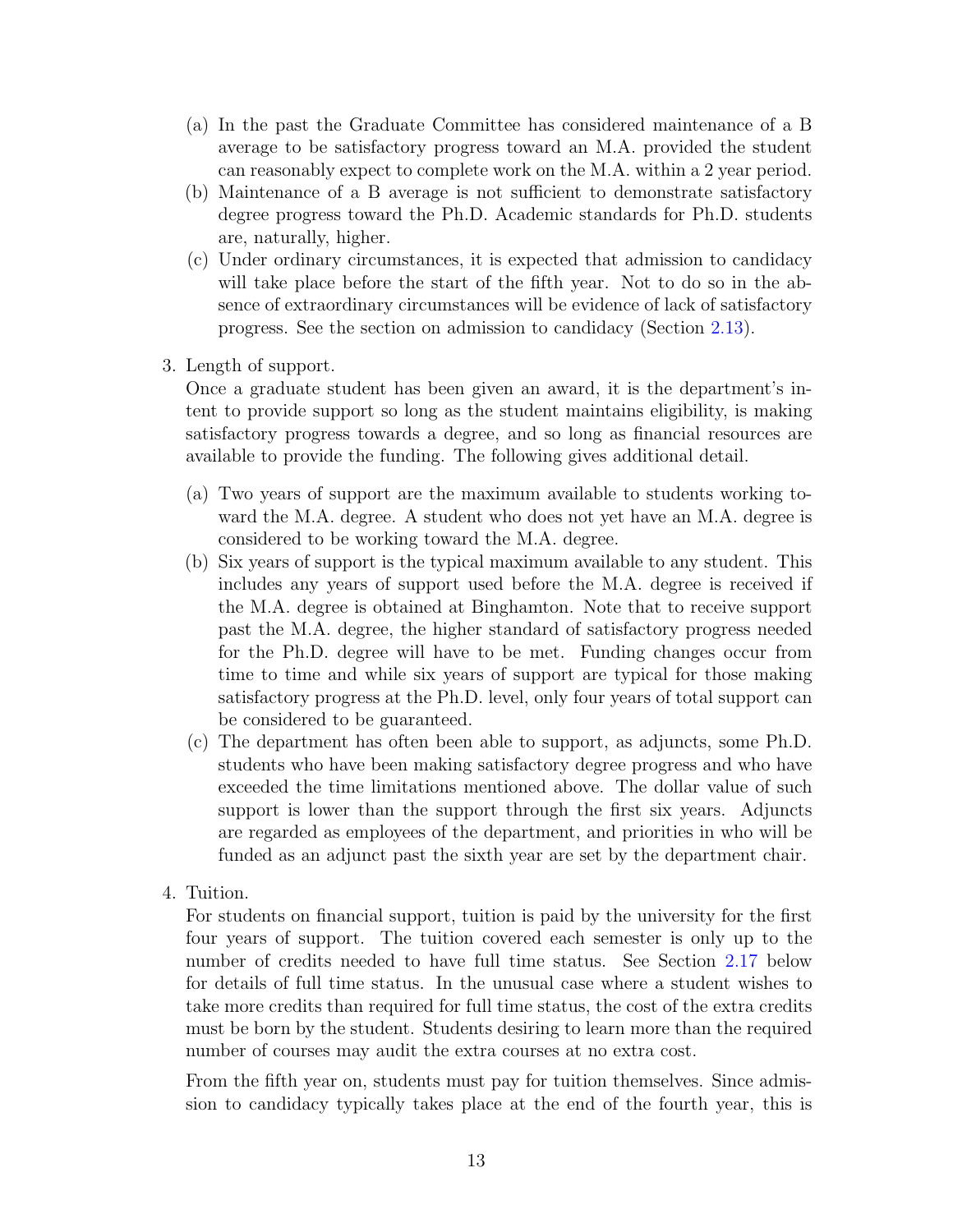not a large burden since students admitted to candidacy can arrange to pay for only one credit per semester. See the paragraph in Section [2.13.1](#page-9-2) on the financial reasons for not delaying admission to candidacy.

### <span id="page-14-0"></span>2.17 Full time status

A student is considered to be full time if the student is taking at least the minimum number of credits appropriate to the level of the student. The levels and minimums are given below. Note that most courses in the department are 4 credits, while seminars are variable (starting at 1 credit).

- For those not having an M.A. degree and having fewer than 24 graduate credits at Binghamton, the minimum is 12 credits per semester.
- For those either having an M.A. degree or having at least 24 graduate credits at Binghamton, the minimum is 9 credits per semester.
- For those having been admitted to candidacy, often referred to as "all but dissertation" - ABD, the minimum is 9 credits per semester; however the student can arrange to pay for one credit each semester. See the paragraph in Section [2.13.1](#page-9-2) on the financial reasons for not delaying admission to candidacy.

There is more discussion in the Chronology below.

# <span id="page-14-1"></span>3 The Chronology

Below is a year by year breakdown of what is expected of students in this department. It covers various decisions, formalities, exams and other events that occur during a student's stay here, as well as some discussion of courses.

The department offers the M.A. and Ph.D. degree. Students that already have master's degrees when they enter the department can skip to the section on getting the Ph.D. degree (Section [3.2\)](#page-15-1).

# <span id="page-14-2"></span>3.1 Getting the M.A. degree

The M.A. degree is generally obtained in two years.

#### <span id="page-14-3"></span>3.1.1 The first year.

Almost all students will take three courses in each of their first two semesters since it is required in order to maintain full time status. Typically, this will consist of an introductory course in each of three of the areas within mathematics in the first semester and a post-introductory course in each of those three areas in the second semester.

Students aspiring to receive an M.A. degree should maintain at least a B average. Students aspiring to a Ph.D. should maintain at least an A– average. Students that do not maintain a B average will need to discuss their status with the Chair of the Graduate Committee.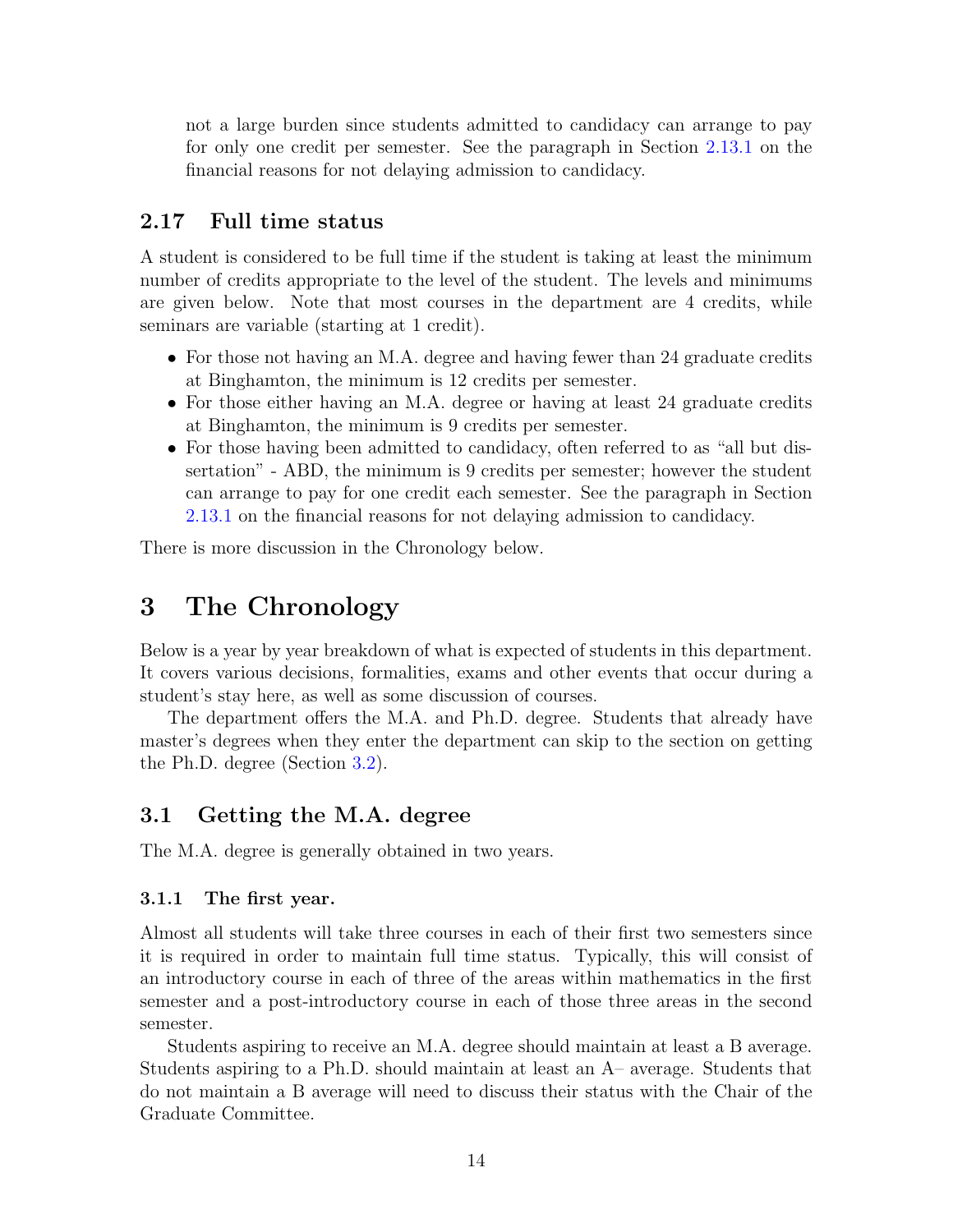#### <span id="page-15-0"></span>3.1.2 The second year.

Students typically take two courses and a seminar each semester. In the fall, at least one course should be a continuation of one of the areas taken in the first year. The other course can be another course in the same area, a course in one of the three areas taken in the first year, or an introductory course in an area not taken in the first year. By the spring semester, the student should have a good idea of what the student's interests are.

During the second year, the student should make sure that the Area Distribution Requirements (see Section [2.2\)](#page-3-0) for the M.A. degree are met.

The same grade considerations apply as for the first year.

During the spring semester of the second year, decisions will be made by the Graduate Committee based on both grades and reports from individual instructors that the student has had as to the suitability of the student's continuing past the M.A. degree. Students that are continued can be done so on a regular or a provisional basis.

At the end of the second year, either the oral exam is taken or a master's thesis is written and defended. See the section on requirements for the M.A. degree (Section [2.10\)](#page-6-2) for more information on the two options. If you plan to get the M.A. degree in a given semester, you will need to declare your intention early in the semester by completing the "Graduate Application for Degree" form on-line in the Graduate School web pages. See the section on deadlines (Section [2.8\)](#page-6-0).

WARNING: The deadline for filing the "Graduate Application for Degree" is rather early in the semester. There is no penalty for not getting a degree if you file. So if you think you might get a degree in a given semester, you should complete the form.

If you select the oral exam option, you must take the examination by the deadlines set by the Graduate School.

If you select the master's thesis option, you must prepare and defend your thesis by the deadlines set by the Graduate School.

# <span id="page-15-1"></span>3.2 Getting the Ph.D. degree

#### <span id="page-15-2"></span>3.2.1 Students that enter with master's degrees

A student entering with a master's degree needs to consult carefully with an advisor as to the appropriate level of courses to take. Depending on the student's background, the student might start with introductory courses, or might start with courses at a higher level.

#### <span id="page-15-3"></span>3.2.2 The third year.

During the third (and also the fourth) year, the student should insure that the Area Distribution Requirements (see Section [2.2\)](#page-3-0) for the Ph.D. degree are met.